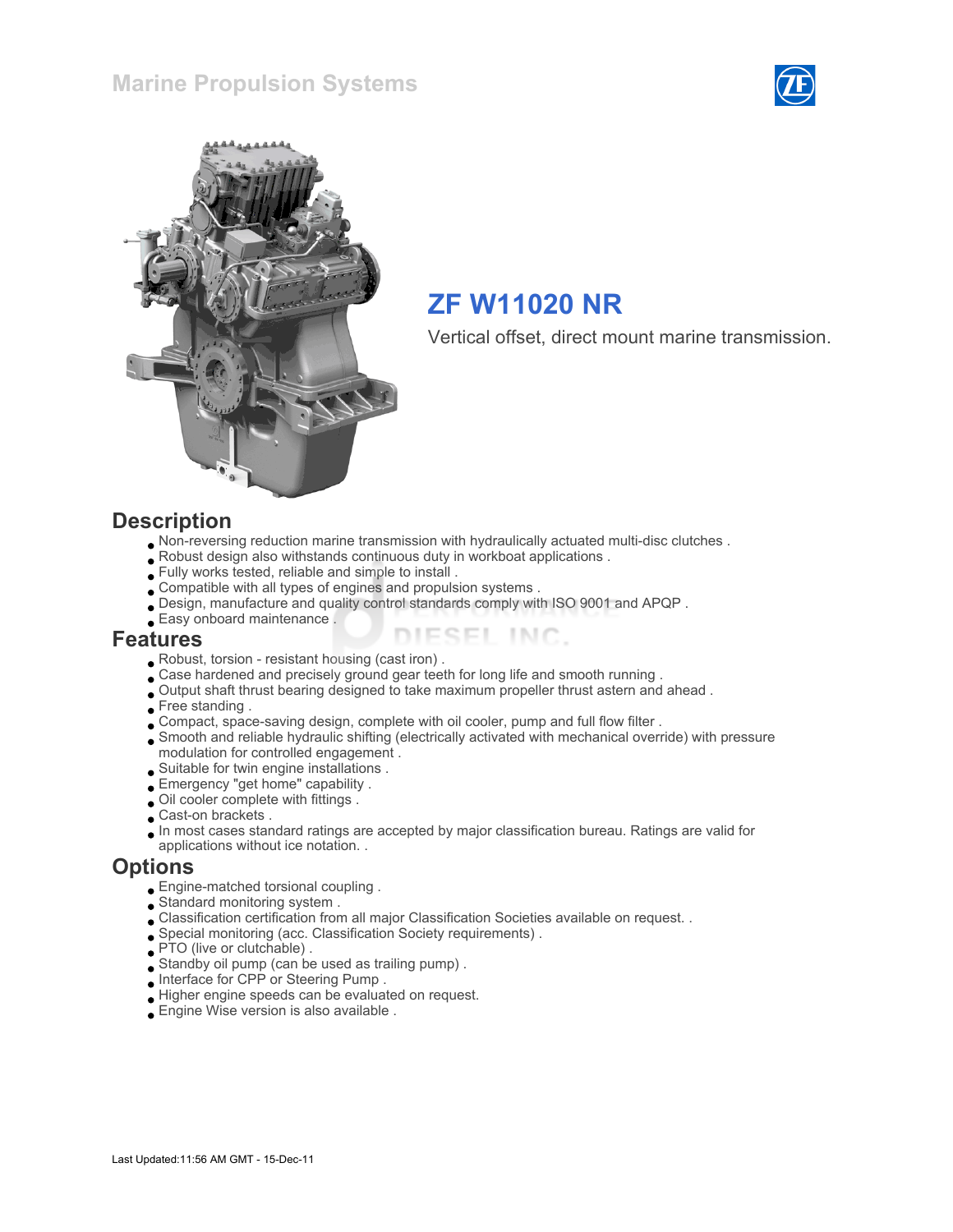# ZF W11020 NR

# Ratings

# Continuous Duty

| <b>RATIOS</b>                            | <b>MAX. TORQUE POWER/RPM</b> |                                                                                  |           | <b>INPUT POWER CAPACITY</b> |           |    |           |                      | MAX.      |          |            |
|------------------------------------------|------------------------------|----------------------------------------------------------------------------------|-----------|-----------------------------|-----------|----|-----------|----------------------|-----------|----------|------------|
|                                          | N <sub>m</sub>               | ftlb                                                                             | <b>kW</b> | hp                          | <b>kW</b> | hp | <b>kW</b> | hp                   | <b>kW</b> | hp       | <b>RPM</b> |
| 1000 rpm $\parallel$                     |                              |                                                                                  |           |                             |           |    |           | 1200 rpm $\parallel$ |           | 1600 rpm |            |
| $\boxed{ }$ 2.056*, 2.548*, 3.074, 3.583 |                              | 15280   11270   1.6000   2.1456   1600   2146   1920   2575   2560   3433   1600 |           |                             |           |    |           |                      |           |          |            |
| $\blacksquare$ 4.000                     | 13848                        | 10214  1.4501  1.9446  1450  1945  1740  2333  2320  3111   1600                 |           |                             |           |    |           |                      |           |          |            |
| * Special Order Ratio.                   |                              |                                                                                  |           |                             |           |    |           |                      |           |          |            |

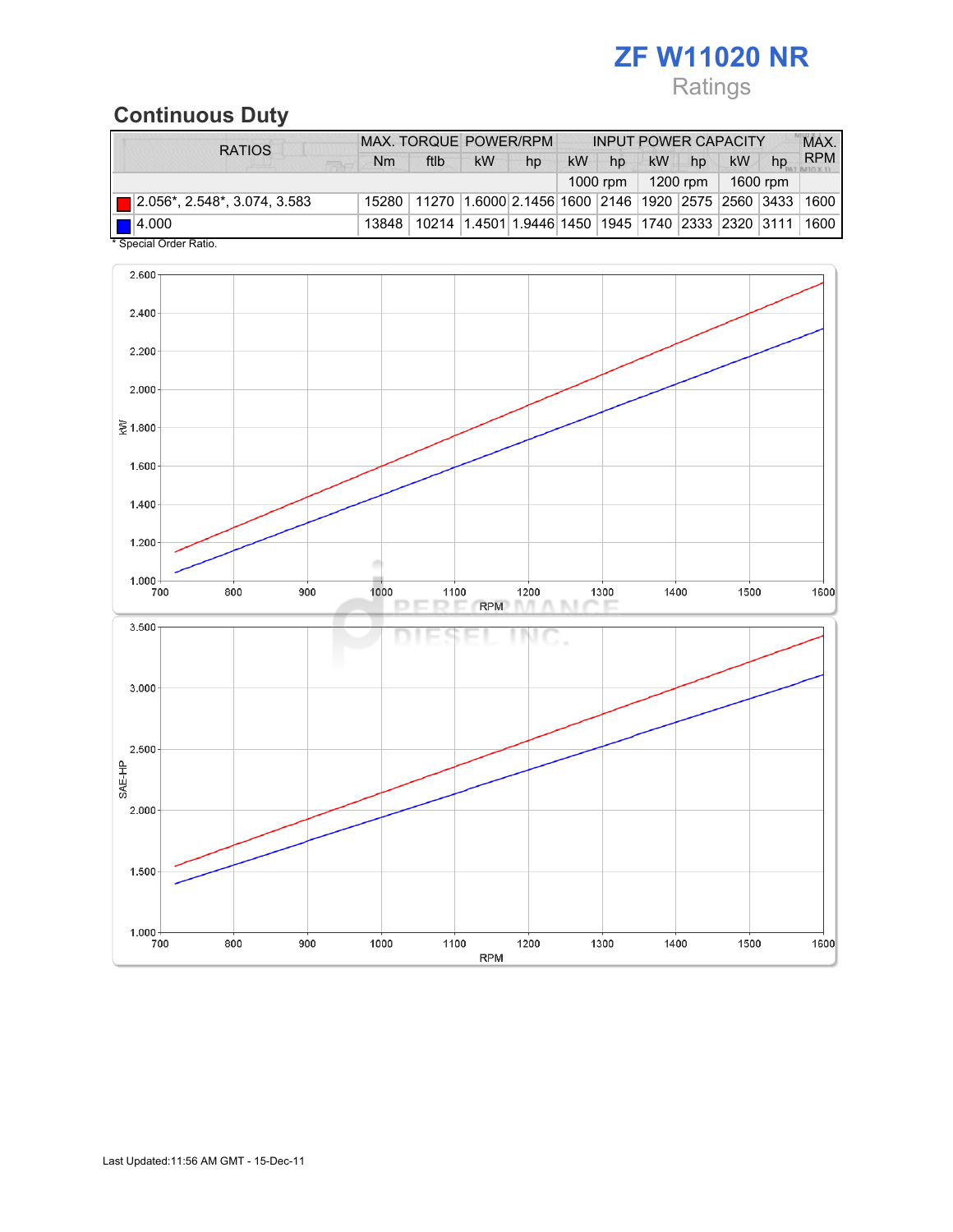

**Dimensions** 





| mm (inches)                 |                |                |                |                |                            |                                                            |                |  |  |  |
|-----------------------------|----------------|----------------|----------------|----------------|----------------------------|------------------------------------------------------------|----------------|--|--|--|
| A                           | B <sub>1</sub> | B <sub>2</sub> | H <sub>1</sub> | H <sub>2</sub> |                            |                                                            | L <sub>2</sub> |  |  |  |
| 415(16.3)                   | 650 (25.6)     | 650 (25.6)     | 530(20.9)      | 830 (32.7)     | 1,562(61.5)                | $\vert$ 1,210 (47.6) $\vert$ 379 (14.9) $\vert$ 714 (28.1) |                |  |  |  |
| Weight kg (lb)              |                |                |                |                | Oil Capacity Litre (US qt) |                                                            |                |  |  |  |
| 2,250(4,960)<br>80.0 (84.8) |                |                |                |                |                            |                                                            |                |  |  |  |

DIESEL INC.

|    |                |  |  |  |             |                                         | <b>Bolt Holes</b> |  |      |      |  |              |  |
|----|----------------|--|--|--|-------------|-----------------------------------------|-------------------|--|------|------|--|--------------|--|
|    |                |  |  |  |             |                                         |                   |  |      | No.  |  | Diameter (E) |  |
| mm | $\overline{m}$ |  |  |  | mm in mm in | mm                                      |                   |  | mm   |      |  |              |  |
|    |                |  |  |  |             | 420 16.5 350 13.8 280 11.0 45.0 1.77 16 |                   |  | 32.0 | 1.26 |  |              |  |